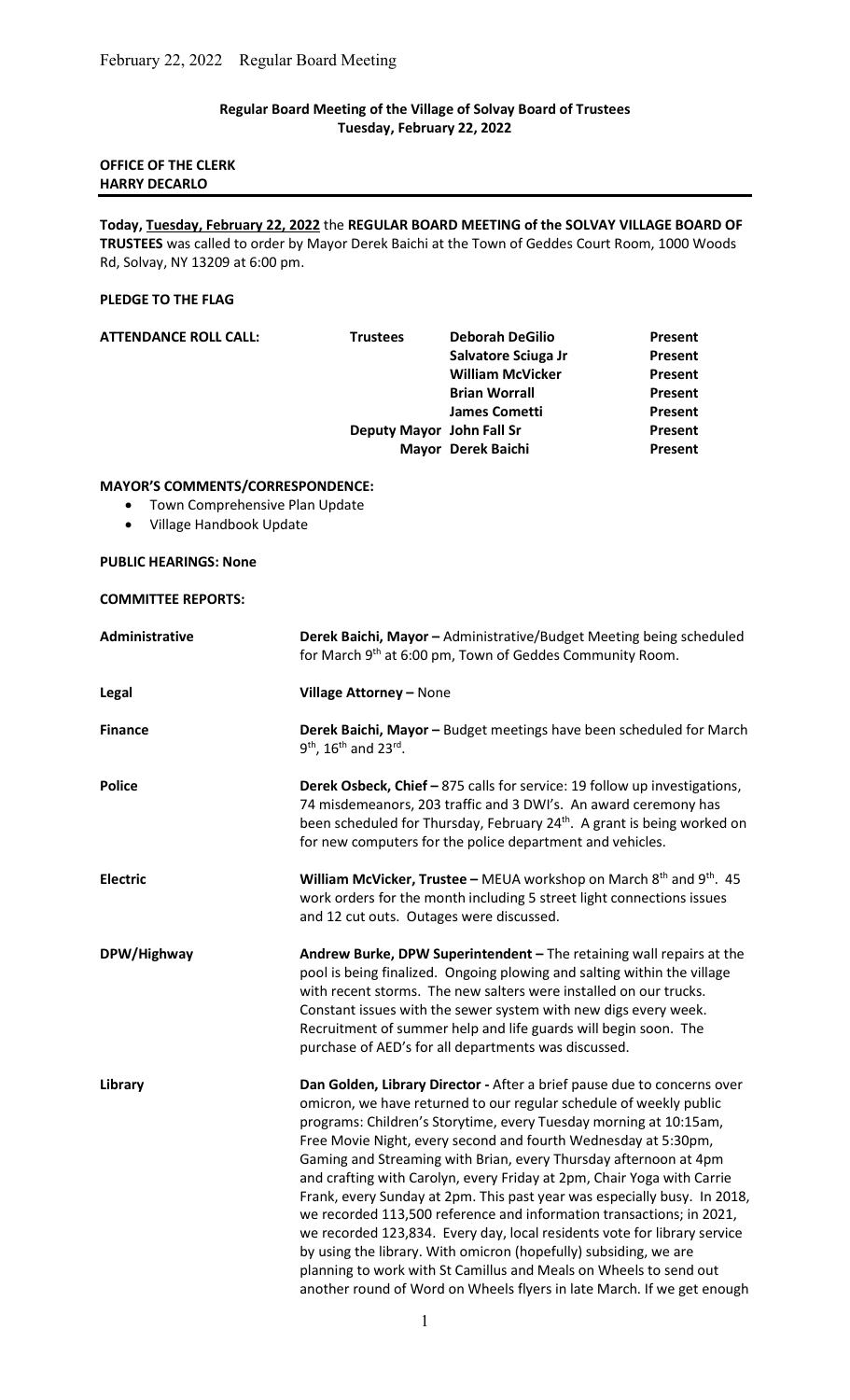|                                | responses from potential clients, we could start the program in mid-late<br>April. With regard to the project of digitizing the Solvay Process<br>Collection, we are planning to send some materials to Syracuse<br>Blueprints and Industrial Color Labs for more advanced-level scanning.<br>Nearly all of the paper files in the collection are scanned; however, we<br>still have thousands of photographs, blueprints, artwork and maps in<br>need of digitizing. Plans are also underway for the Library Business<br>Information Center. The Center would include a designated computer<br>offering several business and financial databases, and a special business<br>collection. If the local covid situation stabilizes enough, we could<br>present a series of speakers on various topics of interest to local<br>entrepreneurs-and maybe organize another Open House/ Mixer for<br>local business, possibly in June.                                                                                        |
|--------------------------------|------------------------------------------------------------------------------------------------------------------------------------------------------------------------------------------------------------------------------------------------------------------------------------------------------------------------------------------------------------------------------------------------------------------------------------------------------------------------------------------------------------------------------------------------------------------------------------------------------------------------------------------------------------------------------------------------------------------------------------------------------------------------------------------------------------------------------------------------------------------------------------------------------------------------------------------------------------------------------------------------------------------------|
| Codes                          | Aaron Sauer, Code Enforcement - Trash, Junk and Debris 6 (13), Rental<br>Registry 4 (4), Dumpster 2 (2), Fire Code 12 (19), Property Maintenance<br>Code 2 (3), Unfit for Occupancy 2 (3), Permits issued 3 and Rental<br>properties and businesses inspected 25. NYS mandates that all<br>buildings that are not single-family or two-family homes be inspected<br>every three years, and all areas of public assembly be inspected<br>annually. Our department has nearly worked through all the initial<br>assembly inspections and are now moving onto the remaining buildings,<br>including any rental property that contains three or more dwelling units.<br>Prior to COVID, we had a small amount of rental registry inspections<br>that owners had paid for but the inspections could not be performed<br>due to shut down. We have started to schedule these rental inspections<br>and are prioritizing buildings that contain more than two dwelling units<br>to satisfy both state and local requirements. |
| <b>Stormwater/Montrose Ave</b> | Mark Malley, Village Engineer - None                                                                                                                                                                                                                                                                                                                                                                                                                                                                                                                                                                                                                                                                                                                                                                                                                                                                                                                                                                                   |
| <b>Parks</b>                   | Brian Worrall, Trustee - Phase II for Boyd Ave Park is in progress. Bid<br>specs are being sent out to vendors. Community Development will be<br>providing grant funding for the village.                                                                                                                                                                                                                                                                                                                                                                                                                                                                                                                                                                                                                                                                                                                                                                                                                              |

## Additional Resolutions from the Village Board:

|                                     | Authorization from the Board of Trustees to add the following resolution:         |                       |
|-------------------------------------|-----------------------------------------------------------------------------------|-----------------------|
|                                     | Determining that various police equipment is surplus and will be sent to auction. |                       |
| <b>MOTION: James Cometti</b>        |                                                                                   |                       |
| <b>SECOND: Salvatore Sciuga Jr.</b> |                                                                                   |                       |
| AYES: 7                             | <b>NAYES: 0</b>                                                                   | <b>MOTION CARRIED</b> |

Authorization from the Board of Trustees to determine that various police equipment is surplus and will be sent to auction. MOTION: Derek Baichi SECOND: James Cometti AYES: 7 NAYES: 0 MOTION CARRIED

PUBLIC COMMENT: (Five Minute Time Limit Per Petitioner)

Ron Reudink, Village Resident questioned the marijuana law and how it will affect the village. Questioned the sick time payout resolution on the agenda for this evening.

Mark Buselli, Geddes Resident provided updates for the Solvay Tigers Little League. Sign ups are coming up and Opening Day is May 7<sup>th</sup>.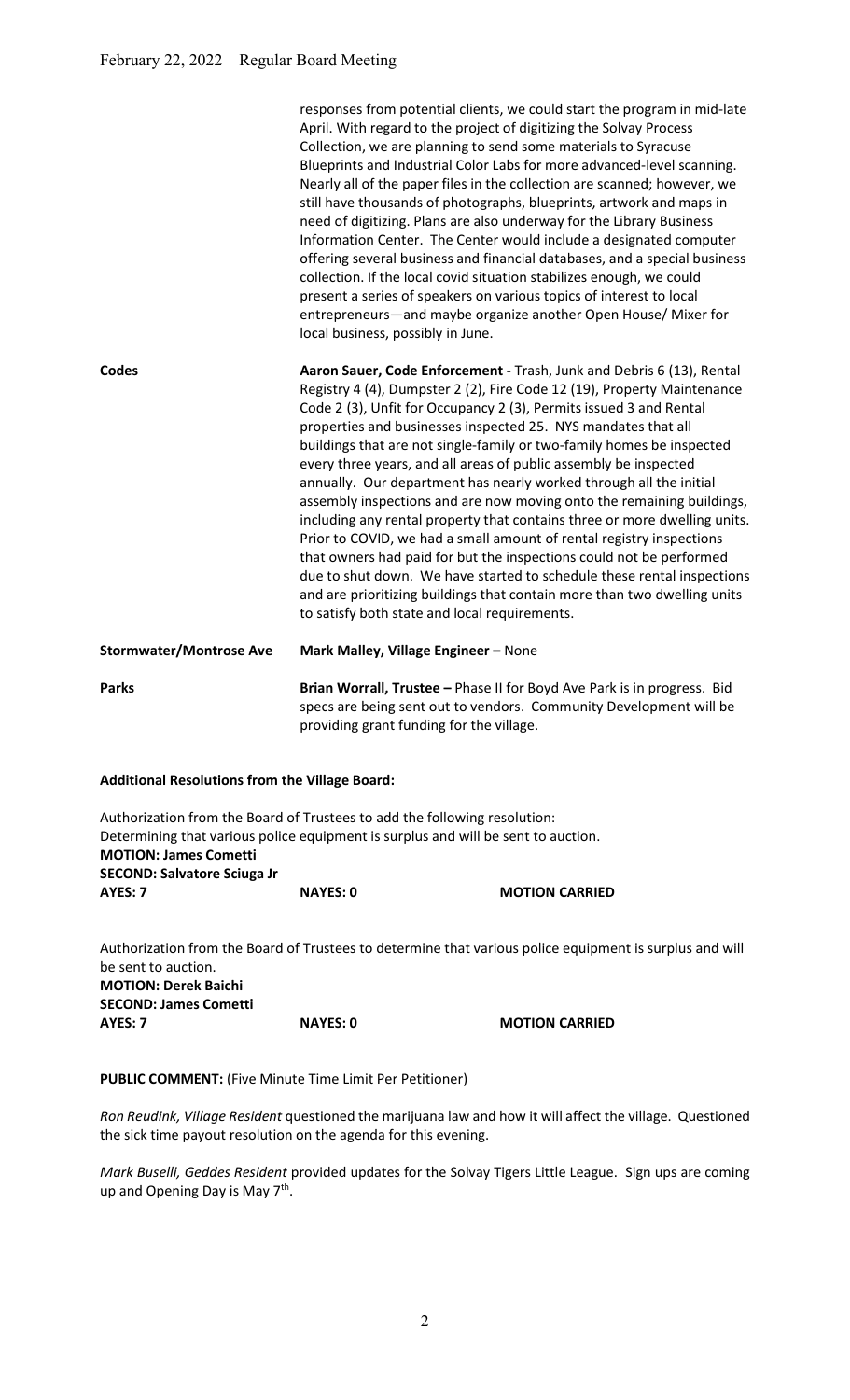### RESOLUTIONS:

1. Authorization from the Board of Trustees to pay C&S Engineers \$14,855.00 for services rendered from 1/1/22 to 1/31/22. (Total Cost to the Village is: \$7,600.00) Below are the specific projects that will be reimbursed through Grant or the County: Invoice No. 01100521 – Project No. 114.224.001 – Tree Reimbursable Grant • Invoice No. 01100522 - Project No. 114.229.001 - Community Development Grant  $\bullet$  Invoice No. 01100523 - Project No. 114.232.001 - DASNY Grant • Invoice No. 01100533 - Project No. 114.240.001 - Milton Avenue Paving Project Reimbursable Grant Invoice No. 01100525 – Project No. 114.241.001 – Reimbursable Grant MOTION: John Fall Sr

SECOND: William McVicker

| SELUNU. WIIIIdIII WLVILKEI |                 |  |
|----------------------------|-----------------|--|
| AYES: 7                    | <b>NAYES: 0</b> |  |

2. Authorization from the Board of Trustees to pay the Cerio Law Offices \$12,051.00 for services rendered for the month of January 2022. A detailed list of charges has been provided to the Board of Trustees. MOTION: William McVicker

**MOTION CARRIED** 

 SECOND: Brian Worrall AYES: 7 NAYES: 0 MOTION CARRIED

3. Authorization from the Board of Trustees to approve the minutes from the January 25, 2022 Regular Village Board Meeting and the Reading of the Minutes be herewith dispensed. MOTION: James Cometti SECOND: Salvatore Sciuga Jr AYES: 7 NAYES: 0 MOTION CARRIED

- 4. Authorization from the Board of Trustees to approve the minutes from the February 16, 2022 Special Board Meeting and the Reading of the Minutes be herewith dispensed. MOTION: Salvatore Sciuga Jr SECOND: John Fall Sr AYES: 7 NAYES: 0 MOTION CARRIED
- 5. Authorization from the Board of Trustees to place Justin Morgan into the temporary position of Line Worker Groundsman for the Electric Department for a period not to exceed 6 months. The rate of pay is \$26.73 per hour with an effective date of February 26, 2022. MOTION TO AMEND: John Fall Sr SECOND: William McVicker AYES: 7 NAYES: 0 MOTION CARRIED

 Authorization from the Board of Trustees to place Justin Morgan into the temporary position of Line Worker Groundsman for the Electric Department for a period not to exceed 6 months and subject to execution of signed agreement with the union. The rate of pay is \$26.73 per hour with an effective date of February 26, 2022.

#### MOTION: Deborah DeGilio SECOND: Brian Worrall

| <b>Deborah DeGilio</b>  | <b>Trustee</b> | <b>Voted</b> | Yes                                    |
|-------------------------|----------------|--------------|----------------------------------------|
| John Fall Sr            | <b>Trustee</b> | Voted        | Yes                                    |
| <b>William McVicker</b> | <b>Trustee</b> | <b>Voted</b> | <b>Yes</b>                             |
| <b>James Cometti</b>    | <b>Trustee</b> | Voted        | Yes                                    |
| Salvatore Sciuga Jr     | <b>Trustee</b> | <b>Voted</b> | Yes                                    |
| <b>Brian Worrall</b>    | <b>Trustee</b> | <b>Voted</b> | Yes                                    |
| Derek Baichi            | <b>Mayor</b>   | Voted        | <b>Yes</b><br><b>Motion</b><br>Carried |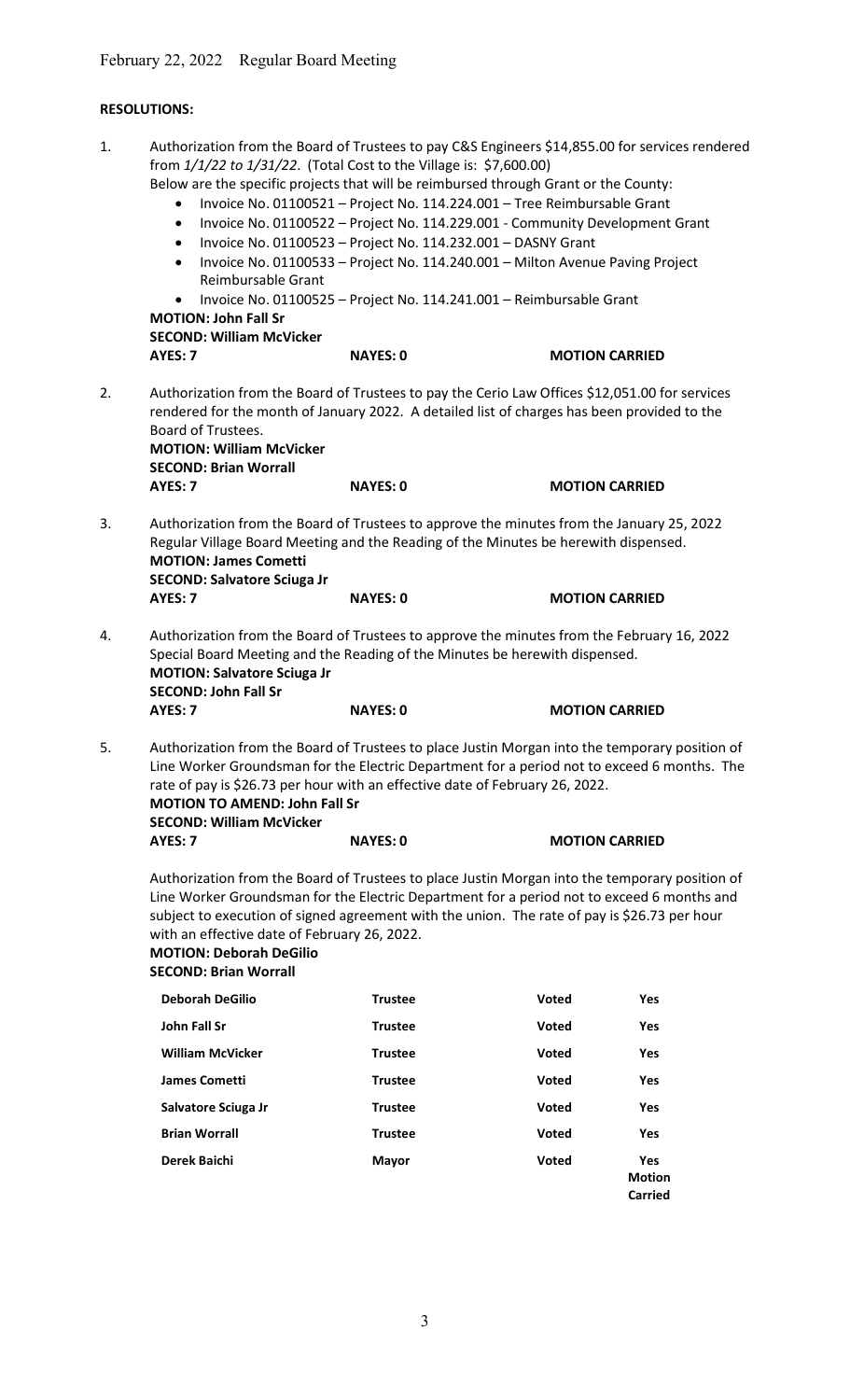6. Authorization from the Board of Trustees to compensate Cheryl Visconti for unused accumulated sick time ending on December 31, 2021: 80 Days Total (600 hours x \$34.79 per hour) = \$20,874.00 MOTION: Brian Worrall SECOND: John Fall Sr No Vote Took Place. MOTION TO TABLE TO EXECUTIVE SESSION: Salvatore Sciuga Jr SECOND: James Cometti AYES: 7 NAYES: 0 MOTION CARRIED 7. Authorization from the Board of Trustees to approve the repair of a police detective vehicle by Pirro Ford for an amount not to exceed \$2600. MOTION TO AMEND: James Cometti SECOND: William McVicker AYES: 7 NAYES: 0 MOTION CARRIED Resolved that this Board of Trustees move into Executive Session to discuss two personnel matters at 6:58 p.m. MOTION: John Fall Sr SECOND: William McVicker AYES: 7 NAYES: 0 MOTION CARRIED Resolved that the Executive Session be closed and that this Board return to the regular meeting at 7:32 p.m. MOTION: James Cometti SECOND: William McVicker AYES: 7 NAYES: 0 MOTION CARRIED

No action was taken at the Executive session meeting.

#### NEW BUSINESS:

- 8. Authorization from the Board of Trustees to compensate the following employees from the American Rescue Funds received.
	- Dan Golden \$1500/\$1500 (first check date is March 24, 2022, second check date is April 28, 2022)
	- Loretta Hughes \$500/\$500 (first check date is March 24, 2022, second check date is April 28, 2022)

# MOTION: James Cometti SECOND: Salvatore Sciuga Jr

AYES: 7 NAYES: 0 MOTION CARRIED

9. Authorization from the Board of Trustees to compensate Cheryl Visconti for unused accumulated sick time ending on December 31, 2021:

 $\bullet$  80 Days Total (600 hours x \$34.79 per hour) = \$20,874.00 MOTION: William McVicker

#### SECOND: John Fall Sr

| <b>Deborah DeGilio</b>  | <b>Trustee</b> | <b>Voted</b> | <b>Yes</b>                            |
|-------------------------|----------------|--------------|---------------------------------------|
| John Fall Sr            | <b>Trustee</b> | <b>Voted</b> | <b>Yes</b>                            |
| <b>William McVicker</b> | <b>Trustee</b> | <b>Voted</b> | Yes                                   |
| <b>James Cometti</b>    | <b>Trustee</b> | <b>Voted</b> | Yes                                   |
| Salvatore Sciuga Jr     | <b>Trustee</b> | <b>Voted</b> | <b>Yes</b>                            |
| <b>Brian Worrall</b>    | <b>Trustee</b> | <b>Voted</b> | Yes                                   |
| Derek Baichi            | <b>Mayor</b>   | <b>Voted</b> | <b>No</b><br><b>Motion</b><br>Carried |